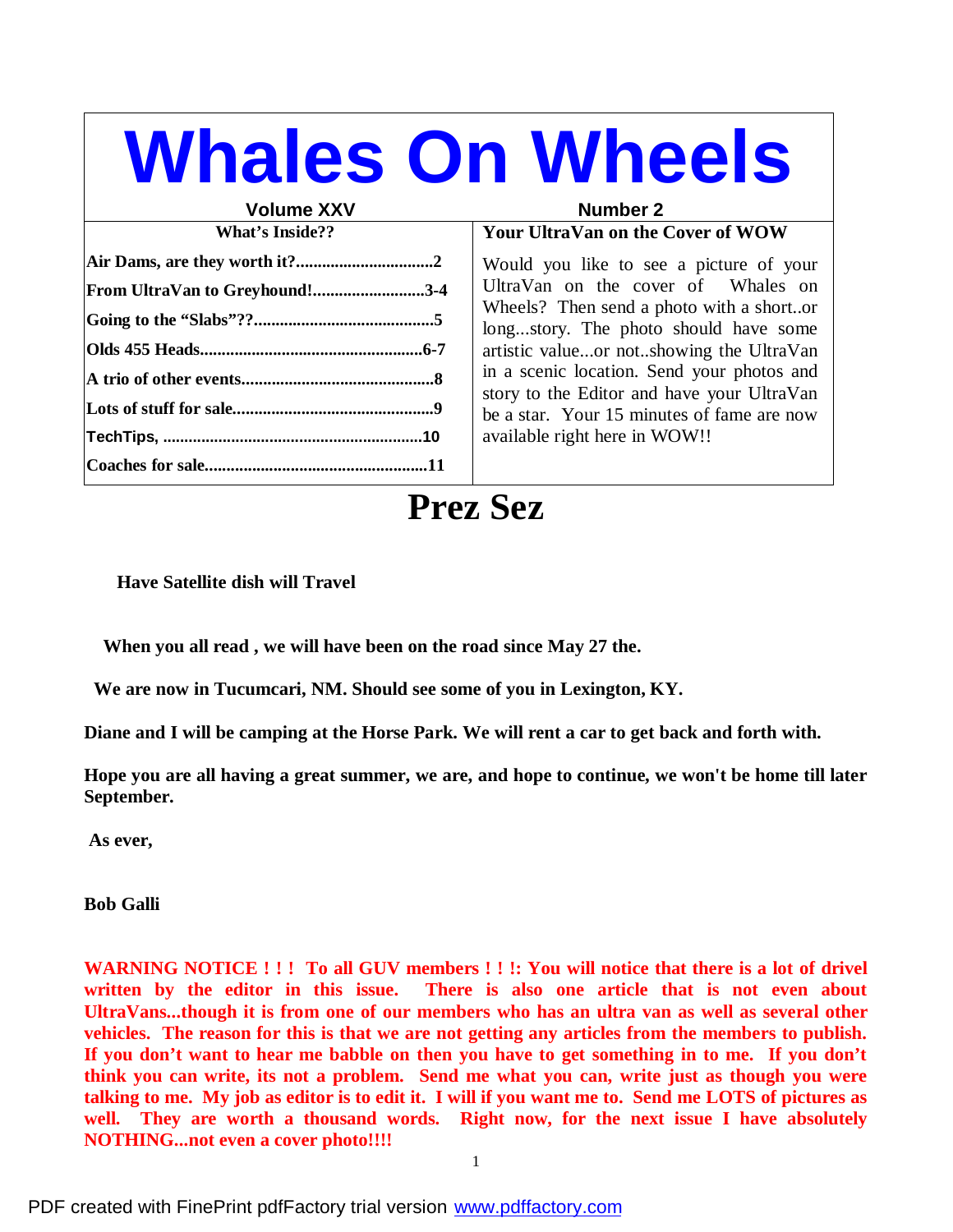#### **Air Dams. Are they worth it?**

**There are several schools of thought on this subject. Some have put them on and then** removed them. Others have put them on and left them. (I am one of these). And at least one other put one on, removed it and then put it back on. Good thing, they are easy to remove and **mount.**

**They definitely are easy and inexpensive to add to the UltraVan. An air dam can be made** with just about any material but one that looks like it was made for the purpose is of course the best. In my case I had been threatening to put an air dam on my coach for over a year but had never gotten around to it. Until, one day I was at the Thrift Shop and saw an item that looked just like an air dam and the price was \$3. It was a bug deflector for the hood of a chevy pickup truck. **It normally mounts on the underside of the hood and extends upwards to deflect the wind over the windshield to carry the bugs with it. It was made of smoked lexan and really looked nice.**

**I mounted it "upside down" just forward of the front wheels far enough that the wheels** could not hit it when turning but far enough back that it would not drag on the pavement in a dip. **The best place would be directly between the wheels to prevent it ever dragging on dips, but there are some interference problems there.**

**The mounting required 7 screws and 7 "Rivitnuts" applied to the bottom skin of the** UltraVan. If you have a lift its a bit easier but in no case is it more than a half-day job with coffee breaks (at least two). If you have installed the mod that gives you storage under the front floorboards it is even easier because you know how to take up the floorboards and you wont even need **the "Rivitnuts" because you can use regular bolts. I suggest that even if you are using "Rivitnuts" that you lift the floor boards so that you don't drill into a brake line while installing the "Rivitnuts"**

**Now was it worth it? Yes, in spades. It further stabilized my UltraVan to the point it is almost like driving a car. The "sway" normally experienced when a truck passes from behind is now all but gone. Only the flattest front trucks like the UPS trucks cause any sway.**

**What is the down side? Well it has been reported that the transmission runs warmer with an air dam. Is this a concern? Maybe, maybe not. I checked my transmission at every stop because I had heard these rumors. Never did it seem warm at all. I checked the fluid with the** "spot" test and it showed no wear at all after a 2,000 mile trip with the air dam in place. Will it show wear in the future? I don't know, but if it does I will replace the fluid and figure that the **improved safety from the better handling is worth a transmission fluid change once a year. That's cheap for safety.**

**At least one person who had the ability to measure the transmission temp stated that it ran** about 10 degrees F, above what it did without the air dam. In my opinion that is not enough to **worry about when you can get so much better handling for a few extra transmission fluid changes.**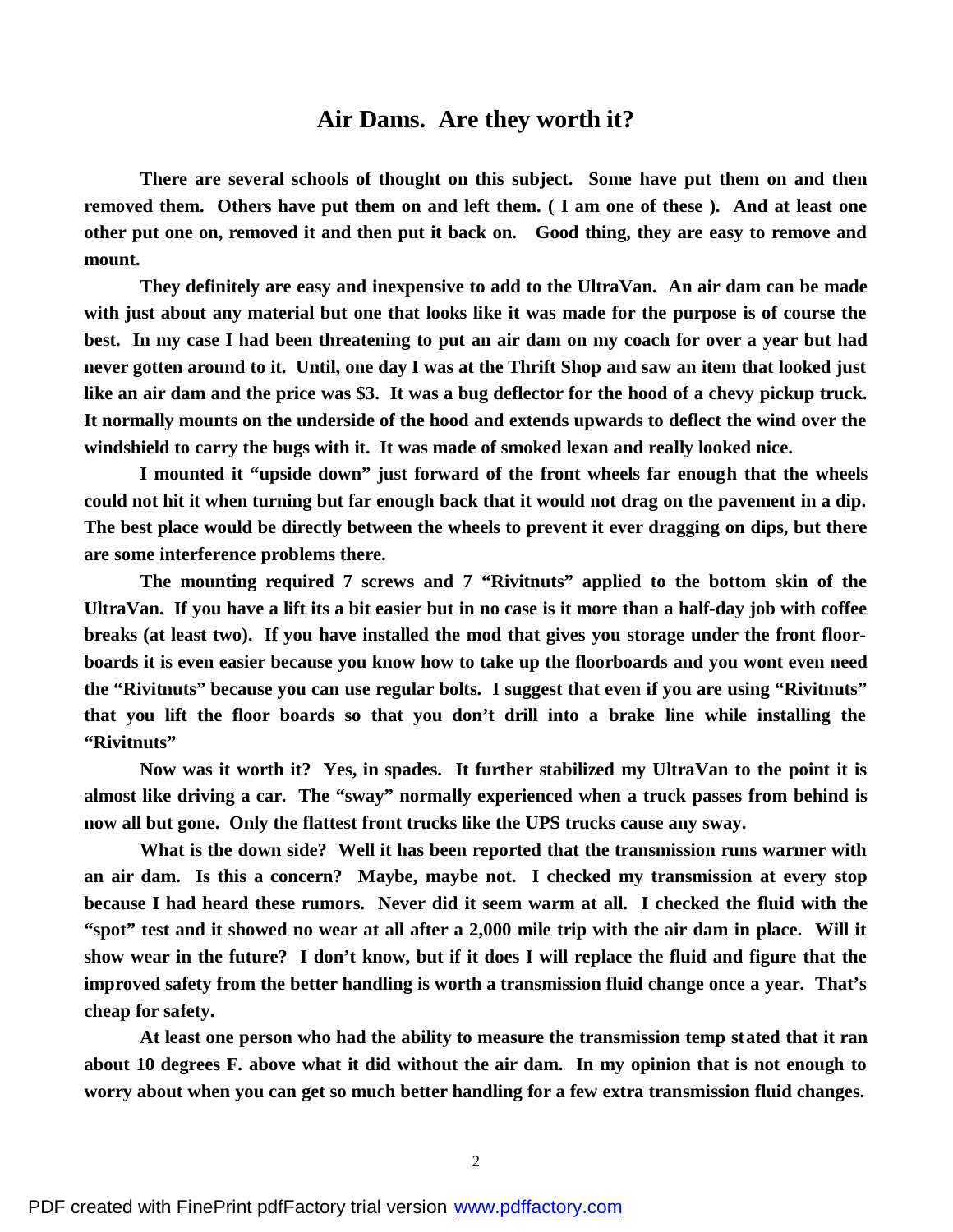#### **Ultra Van to Greyhound By Jim Craig**



**While working on the registration desk at our recent car show, a friend taped me on the shoulder and ask, "Jim would you be interested in buying a Greyhound bus? " Not having had** time to chat about it, I said, "Not really". After completing the job at the desk I got to thinking about what he said and decided to find him and see what the deal was. A lady friend of his had **mentioned to him and some others that because of her husband being ill and would never use their Greyhound bus again, she was offering it to anyone for \$500. Wow! \$500. I could just visualize all of the windows shot out, tires flat and the engine robbed of its accessories. He gave me her telephone number and the next day I drove the 12 miles out to her place.**

As I was approaching her house the bus was sitting in the side yard and the left side of it **looked really great. The red and white paint even looked fine. Driving around to the front of the bus the stainless steel front section, windshields and etc. appeared ok. Hmmm? This looks too good to be true.**

I knocked on the house door and Sally came out to greet me. I ask if I could look it over and take some photos of it, inside and out. "Oh, sure go right ahead", she said. (Now I have to **tell you Marlene, told me before I drove out there that I was not to bring another "non running vehicle home". ) Hmmm.**

**Anyway, when I walked around to the right side, the door was open and some of the** windows. The desert sand had blown in and it was dirty. Walking up the steps I was amazed to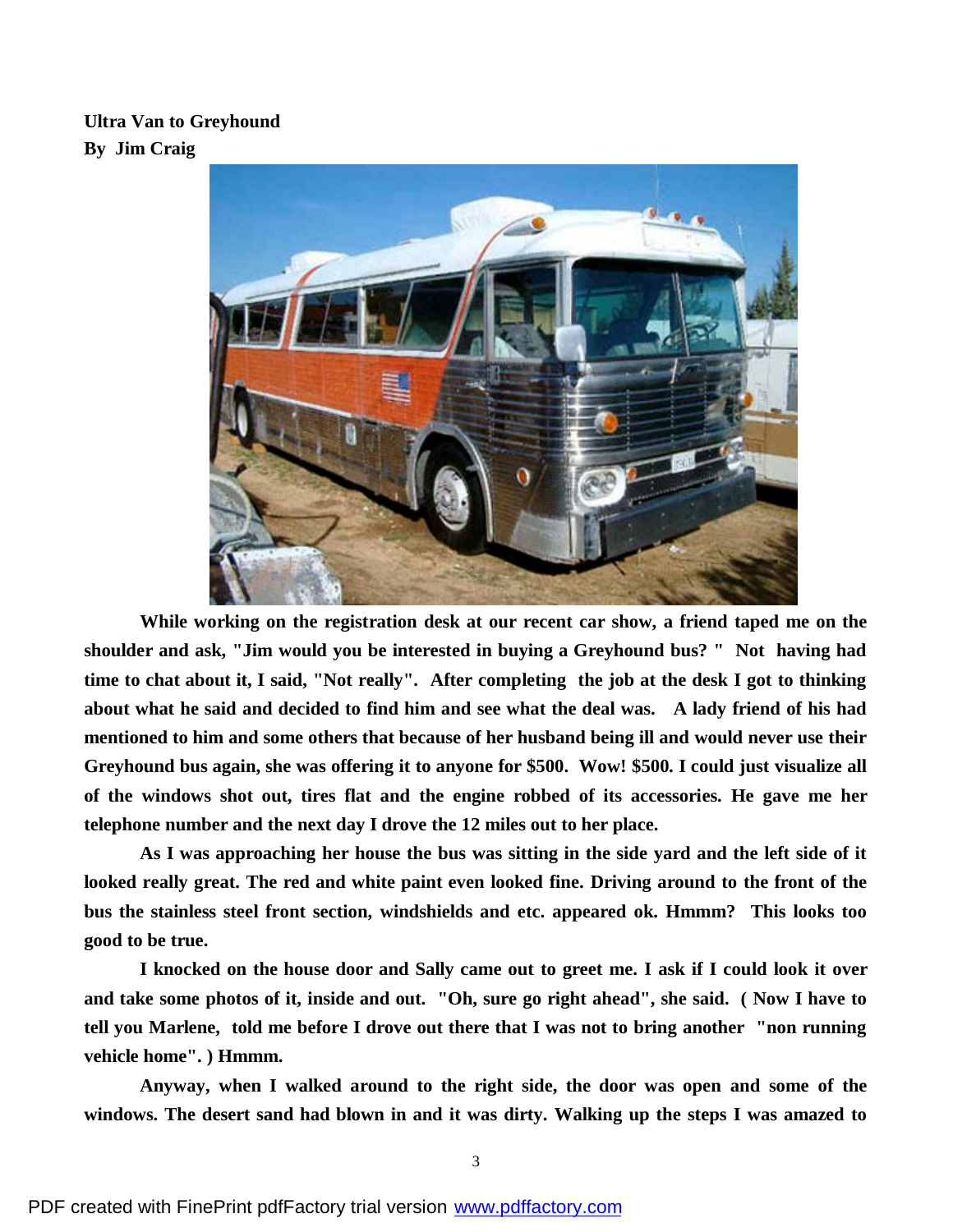**find a "perfect but dirty interior". The carpet, captain chair, couch and the oak cabinets looked new. The dual oven and mircowave appeared to have never been used. This is too good to be true, I thought to myself. Walking to the rear I find a nice bathroom with a tub and shower and another surpise, the orig. paper decal was still on the side wall of the tub. Wowee!. The bedroom had color matching covers over the two bunk beds, carpet on the floor and lots of nicely finished oak cabinets. By this time I had taken about ten digitial photos. I am thinking to myself, "Well, ok, the engine has been stripped out. or maybe missing altogether.**

**Arriving at the rear of the bus I begin opening up the engine compartment doors. Looking here, there and everywhere, I could not find anything missing. " Great Balls of Fire", I said to** myself. After closing up the doors, I went up to the house and Sally came out. I said, "Sally I am a little confused, is it \$5000 or \$500 you want for the bus? "\$500." she says. "Will you take my **check?" "Sure she says."**

I wrote the check out as fast as I could. I was so excited I forgot to get a bill of sale from her. I ask, "Would it be ok to bring my wife out to see it before it gets dark?" "Sure," she says and just remember you cannot try to start it or take any parts off of it. All I want you to do is haul it out of here as soon as you can. That is fine with me, I will make arrangements for **tomorrow.**

**I contacted a local towing company and had it hauled home. A couple days later Roy Muranaka came out to help me get it running and check out the systems. I purchased two new batterys, five gallons of disel fuel and made a temporary hook up to the main fuel line. Roy said, "Hit it". I pushed the starter button and it rotated several times but did not fire. "Hold it",he said. "Hmmm, the air valve is closed." A hot wire was installed, and the valve opened. "OK, hit it** now". I just touched the starter button and it fired off. Lots of smoke, but it soon cleared out and **it was rattling like a good diesel should. It ran for about fifteen minutes and the clutch and trans was checked. Everything worked like it should. Roy said, " Well, Jim looks like you have a good one here, congratulations."**

**Since that day I have replaced the broken passenger windshield and installed new rubber mouldings for both windshields, replaced the front tires,installed new alum. Alcoa wheels, repaired the front brakes, cleaned the whole interior, sealed the roof, drained out 44 gallons of old diesel fuel and replaced four cracked side windows.**

Before taking it out for the first test drive, all of the brake system and air tanks will be **checked for leaks, repair and etc.**

**The Greyhound is a 1966 MCI 5A. 8/71 engine, 4speed manual trans. It was orig. assigned to the San Francisco area and appears that it remained in California during its operation with the Greyhound organization.**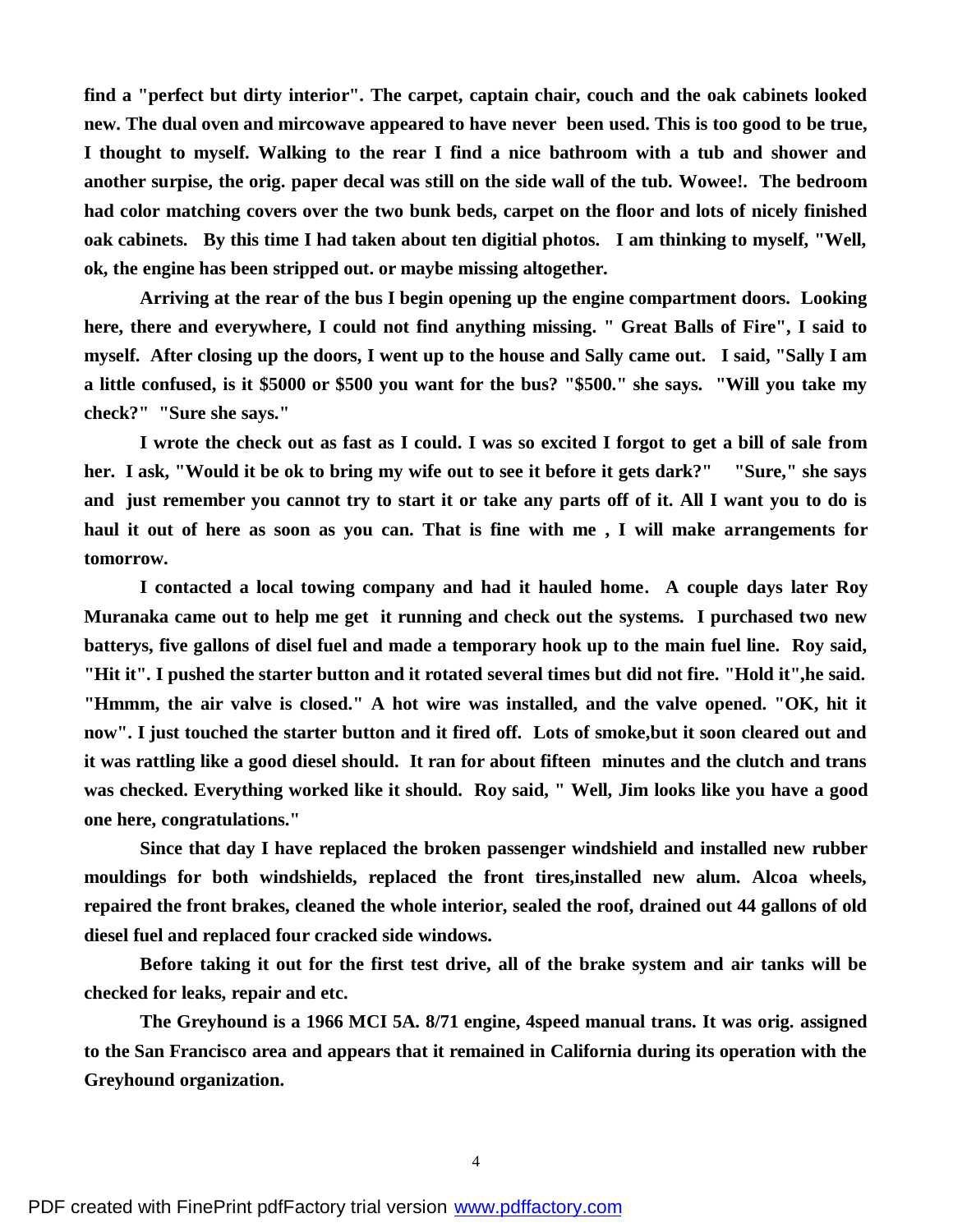## **WESTERN FALL RV CAMPOUT**

## Nov. 8-11, 2004

This is a "no host" event. Open to all our friends. RV, Camper, Tent or etc. required. ( No facilities near by.)

**Location: "The Slabs", Niland, California ( Located approx. 25 miles North of Brawley, CA.) Otherwise known as "Slabs City"**

**This event will precede the Palm Springs Corvair Fan Belt Toss. (Nov,12 14.) After the campout we will all depart on the 12th for the Palm Springs event, which is about 80 miles to the North.**

The campsite is located approx. 3 miles east of the center of Niland, off of hiway 111. Watch for **the "Ultra Van signs." ( Niland is at the Southeast area of the Salton Sea.)**

## **Contacts:**

**Jim & Marlene Craig, 760 366 9104 or ultravan604@tcsn.net or 7011 Sunny Vista Rd., Joshua Tree, CA. 92252-2736.**

**RVSP prior to Nov. 1st. A donation fee of \$5. per vehicle is suggested to offset misc . expences on site.**

## **Details:**

**This will be "dry camping" in the open desert, so arrive with the following ;**

**1. Full water tank, propane and empty holding tank. Dump station avail. at State Park on way to Palm Springs.**

**2. Bundle of firewood.**

**3. Small table and chairs.**

**4. Food for two "pot lucks"and other things if you wish to maintain your strength during the event. :))**

**Bring a gift worth \$5 for the "Yankee Swap" for each person in your party.**

## **Extras:**

**Bathing suit and old tennis shoes, if you would like to enjoy the "infamous" Slightly Warm springs bath. Max. two persons at a time. Hmmmm, very cozy.:))**

**Note; Bar-B-Que hamburgers ,sodas, side dishes and Hot coffee will be furnish by the Craig's on the evening of the 8th.**

**Check out the following web site for a lot of interesting info about the Slabs. Very good. http:www.desertdutch.org/slabcity.htm**

## **Weather:**

**Days, very mild- 60 to 72 degrees, night down to 40's.**

**See ya there; Jim and Marlene**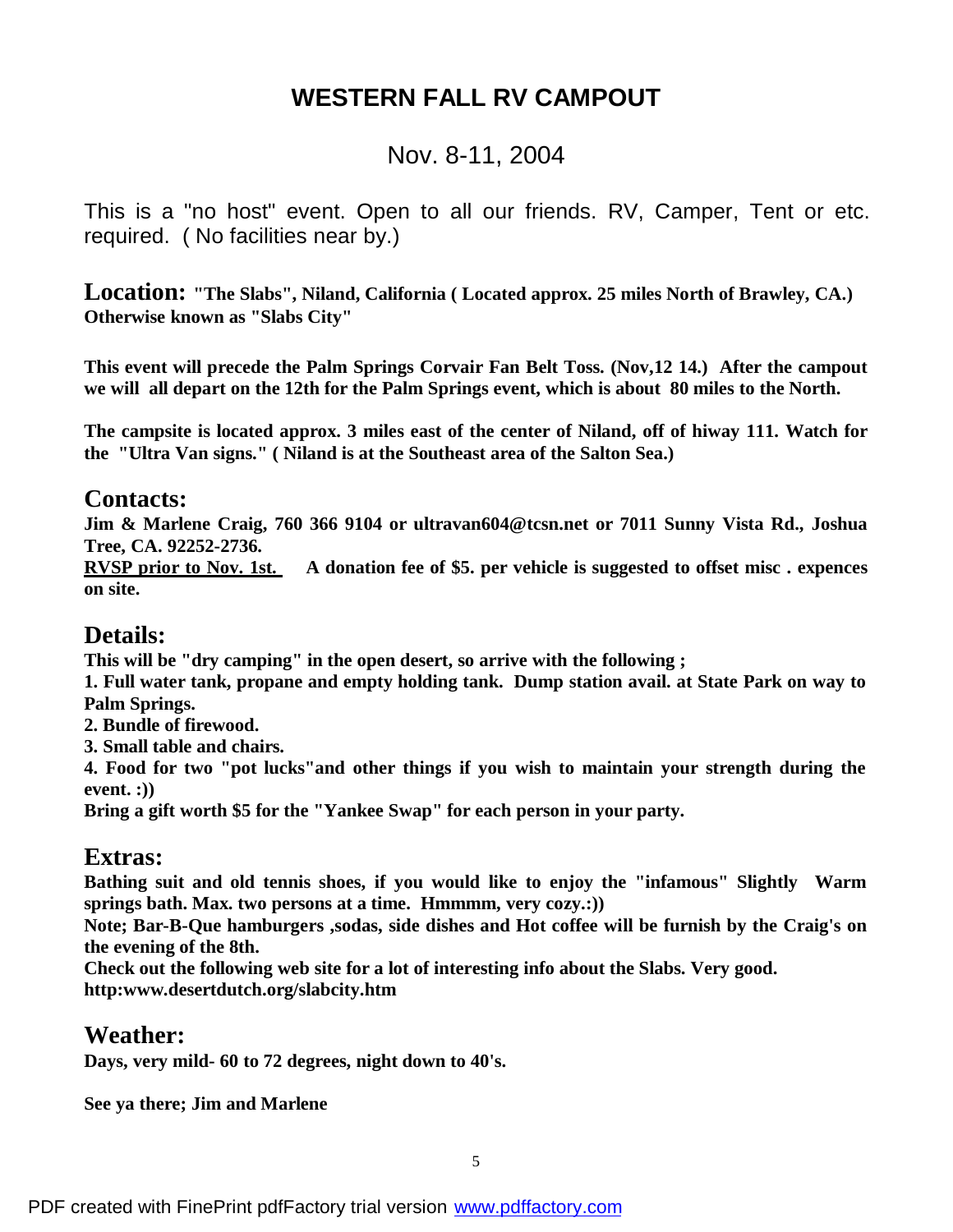#### **The Oldsmobile 455 Engine Heads**

**It took me a little researching and asking around before I decided to run this article because I was not sure just how much interest there might be in the subject.**

**After enough asking about I determined that there are about 10 to 15 UltraVans powered by the Oldsmobile 455 and then there are the Tiaras. To me that seemed like enough to make an article on the subject worth the paper.**

**The Oldsmobile 455 is a big engine....no, that's wrong, its a HUGE engine. I used to think the engine in my 1958 Lincoln Continental was big, but this one is bigger and badder. I don't know exactly what the heads weigh, but it is in the neighborhood of 100 lbs. each. They are not a one-man job to remove, but I did it anyway. The replacement on the block was even harder because you have to align them onto two locator pins and you dont want to manhandle them or you can damage the head gasket.**

**I managed to figure out how to do the job and have amassed a few tips for anyone who might be contemplating the job of refreshing the heads on an Oldsmobile 455 engine. Luckily I didn't break anything while learning what was NOT in the book.**

**The first thing you get to will be the removal of the heads. Mine had to be removed** because I dropped a valve seat. If you have a vacuum gauge on the coach it is real obvious when **that happens. The indication is a sudden loss of one cylinder causing a regular spike to "zero" every time that cylinder is supposed to be there.**

**Removing the heads without removing the engine is close work. First remove the exhaust manifolds. Then remove the "torque snubber" of what ever type you have, mine had a chain from** the left head to the frame. You want to make sure you put it back, its important. Then you have **to unbolt the alternator and, if you have it, the air conditioner compressor, bracket from the right** head. IT IS NOT necessary to even remove the belts, but remove the two bolts into the head and **leave the alternator bracket supported by the three bolts into the front of the block. (Before** replacing that head you will have to loosen those three bolts just enough to get about 50 to 100 thousands movement in the bracket to allow the head room to fit back on.) This will save a lot of **time.**

**The next step is to remove the distributor (make sure you do not move the rotor in the distributor or turn the engine after the distributor is removed...unless you plan on a complete retiming of the engine as I did) and intake manifold followed by the rocker arms and push rods.** Make sure you keep the rockers and push rods in order so they can go back in the same holes they **came out of.**

There are two short bolts and 8 long bolts in each head. The short bolts go on either end of the outside row when you are putting it back together. If you want to put them back in the same holes they came out of you can, but I don't think its a worry except to get the short ones in the short holes and vice versa. I took a digital picture of the top of the engine before I removed all the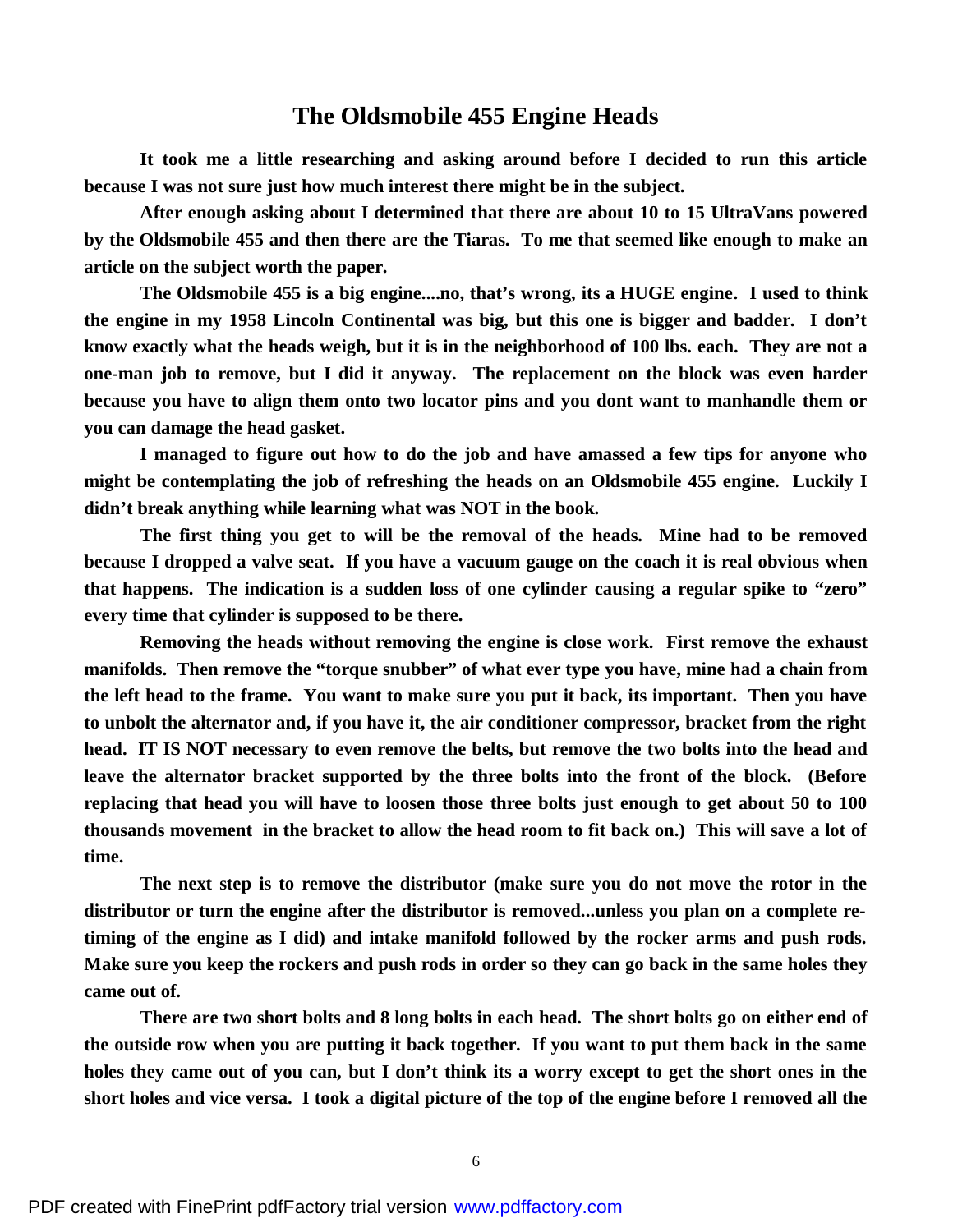cables, hoses, etc. that criss-cross the top of the engine. This way I could look back at the picture if **there was any question as to what went where.**

**When you remove the intake manifold it is not necessary to remove the carburetor but don't turn the thing up on end...like I did....if you don't want gasoline on the carpets.**

**After removing the intake manifold you will be ready to remove the heads. Remove the 10** bolts in the head taking them out just a turn at a time and in the reverse order of the order that **they are tightened. Relieve the stress slowly in several steps to prevent stressing the head. Then** lift it up about  $\frac{1}{2}$  before trying to go sideways. There are two locator pins that you have to get **above first.**

**Now, take the heads to a machine shop to be rebuilt. Don't be surprised if they tell you** that both heads are cracked. It wasn't your fault, its just that it is very common for the heads on **these engines to be cracked and not causing any problems....until they are removed. Both my** heads were cracked. But relax, its not that bad. I was expecting to pay \$150 each to have them **rebuilt. When the word came down that they were cracked I felt a tug at my wallet. But it turned out that two "new" heads, rebuilt with all new parts were \$175 each. Now I have two seasoned heads that may not crack in the future as they have already been tested and seasoned by age.**

**Now while the heads are being rebuilt, get to work on the engine. Remove all traces of gaskets from the block and exhaust manifolds. Check the piston tops and hope that you don't find any problems that will mean you have to pull the pistons. And most importantly, run a tap** through all the head bolt-holes in the block so that they will be clean when you put the heads back on. Use a vacuum cleaner to pull out the shavings. If you don't clean the holes with a tap you will **not be able to get correct torque on the head bolts and that will cause cracking. Nothing is more disconcerting than to have "creaking" bolts as you torque them down because you didn't clean the holes. The creaking sounds just like a head cracking and the dirt keeps you from getting the correct torque, which, by the way, on our engines, is 85 foot pounds, reached in five (5) stages...20...40...60...80...and finally 85 foot pounds with a light coat of engine oil under the heads and on the threads.**

When you get the heads back, the first thing to do is run a drill bit into the two locator holes to make sure they are clean. If you got your original heads back they should be, but a head that has been sitting in the yard for a few years may have all sorts of crud in the holes and it will drive you nuts trying to get the head on. Believe me, I know!! Then get a cheap bolt from the hardware store that is about an inch longer than one of the long head bolts, grind the head off of it and round the stub off. You can then screw this just a few turns into one of the head bolt holes to act as a guide as you lower the head onto the block. After the head is on the locator pins, remove **the modified bolt and replace with one that has ahead. Now, remember to go back and tighten** those bolts on the alternator bracket and put the bolts into the bracket that go into the head. Oh, **Yes, a word of caution. Before you put thet right head back on, the one the alternator bracket** bolts to, run a 3/8 NC16 tap through the holes where the bracket bolts go so that they will go in **easy...I didn't......learned a few new cuss words.**

**The rest is, as they say, "the reverse order of disassembly."**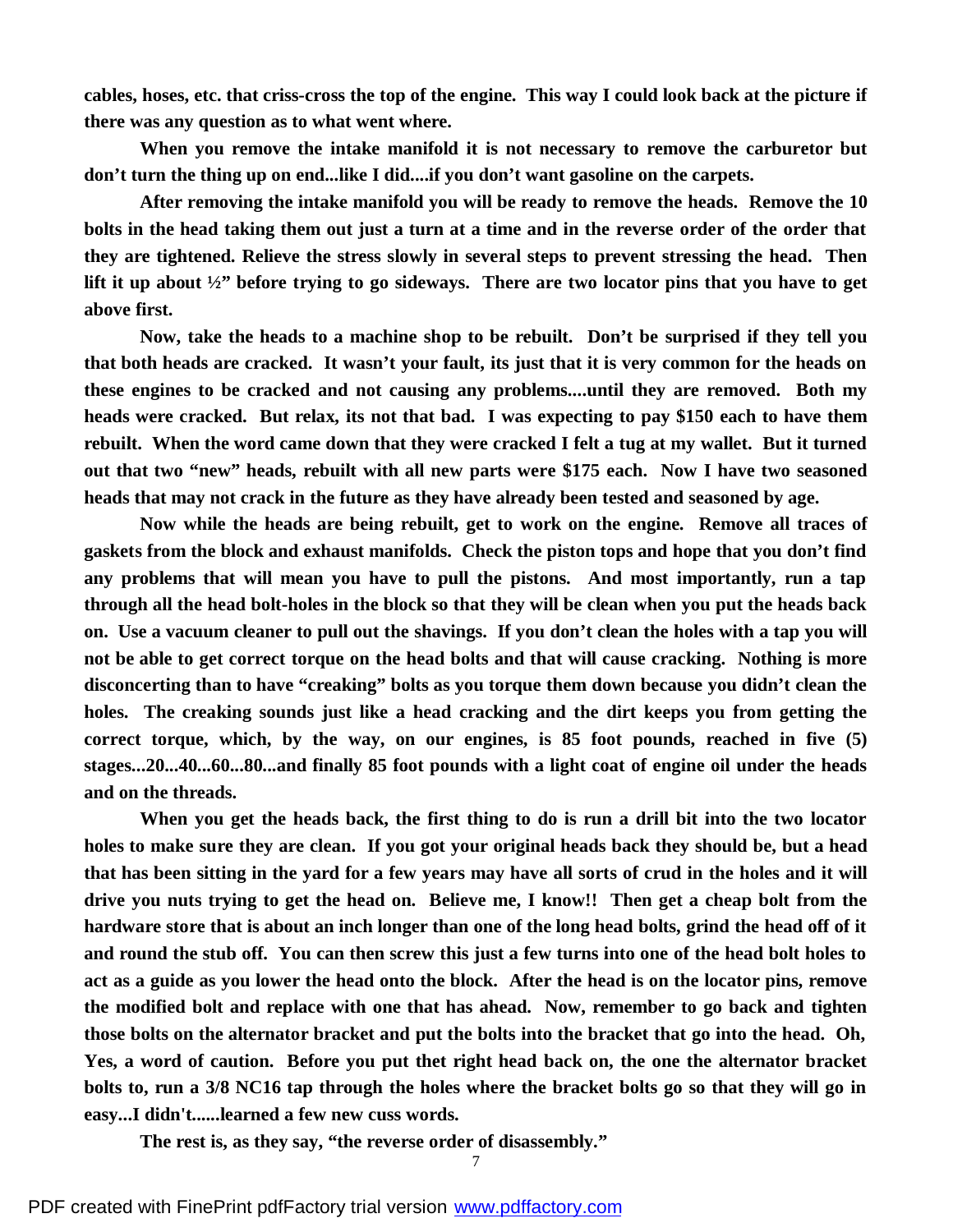#### **Camping for the 2004**

CORSA International Convention

**The CORSA international convention will be held in downtown Lexington, Kentucky June 15 through the 19, 2004. The host hotel is the Hyatt Regency. Unfortunately there is no overnight camping allowed in the parking lots of the hotel per hotel policy. From the initial stages of planning this convention two years ago I have kept the Ultra Vans and the campers in mind. Located six miles and a straight shot to the host hotel is the Kentucky Horse Park Campgrounds. The campgrounds are beautifully secluded, modernized & affordable. The campgrounds policy is first come first serve. They do not take reservations unless there is a minimum block of twenty and** then they also require the fee of the first nights lodging in advance. What we do have to offer is a **560-space parking lot rented for the week at the host hotel that will be used solely for outdoor vending and parking for conventioneers staying at the campgrounds and hotels other than the host hotel. This will allow these conventioneers an alternative place to come so they can come visit** the convention during the day and not have to worry about finding a place to park. We will keep **you updated on any changes and closer to the convention we will be putting together a list to reserve a block at the campgrounds so everyone can camp together. We just wanted to get the word out early so if you're planning on camping you will know what to expect. We apologize for any incontinence this might cause. We have numerous fun activities planned throughout the week and we hope everyone can make it. For more information visit our web site at www.kycorsa.com or the horse parks at www.kyhorsepark.com. Hope to see everyone here in 2004!!!**

### **Eastern Summer Rally June 12th—14th, 2004**

**Paul Piche has put together a gathering of UltraVans to get together 12-14 June at the campground adjacent to the Mpdragway in Clay City, KY. The few that can't stand the noise will be at Natural Bridge State Resort Park (weather permitting).** . **For the uninitiated, Corsa is** holding a Corvair only day at the drags at the Mpdragway all day the 14 of June (the day before **the international convention festivities begin in Lexington). Walt Davison is definitely entered and #366 should acquit itself admirably. If you are in the area be sure and join us. Please call Paul at (248)542-5372 if you plan to attend**.

## **2004 National Rally**

I just made the reservation for the 2004 National Rally! I have reserved Group Camps #1 & #2 at **the Whitebreast Camp Ground, a Corp of Engineers facility at Red Rock Lake (IOWA) for the dates of Sept 13-19 (Saturday to Sunday), 2004. Ron Zoutendam**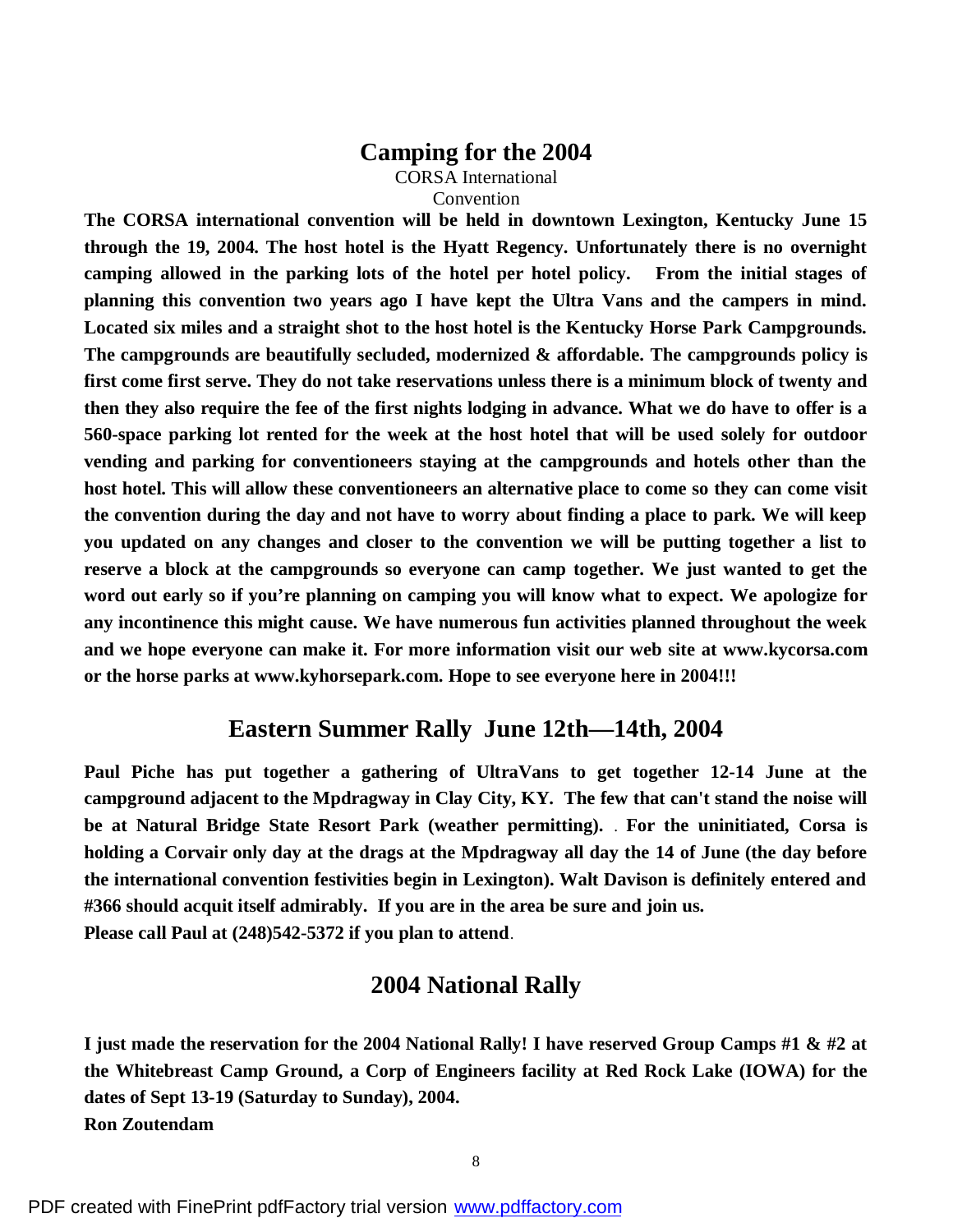#### **Parts For Sale ULTRA VAN PARTS**

**Sept 20, 2002 ( Revised June 13, 2003 )**

**Jim Craig, 760 366 9104, Email; ultravan604@tcsn.net**

Note; I am no longer selling Ultra Parts form Mr. Petersons stock. The parts listed below are the personal property of Jim Craig.

**NEW PARTS; ( Ultra Van )**

**Note; " \* " Asterisk indicates an added part.**

| 1. 2ea. Alum. "I" beams. (top of wheel well.) 2 3/4" x 4" x 32"<br>2. 2ea. Alum. "I" beams, ( " "<br>И.<br>" " " 12"<br>$\rightarrow$<br>(With attaching clips)<br>(#1 & 2 make a kit to replace the orig. cast alum. beams)<br>3. 1ea. I/h rear trailing arm assy., turnbuckles and round pipe as spring retainer.<br>4. 2ea. Steel rims, 4 1/2" offset, 15" x 6". 5 hole, For V/8 Ultra or? |                | \$30.ea.<br>\$20.ea.<br>\$25.<br>\$10.ea. |
|-----------------------------------------------------------------------------------------------------------------------------------------------------------------------------------------------------------------------------------------------------------------------------------------------------------------------------------------------------------------------------------------------|----------------|-------------------------------------------|
| 5. . Windshields, full size, tinted. Left & Right. (Shipped to your place from the glass supplier.                                                                                                                                                                                                                                                                                            |                | \$650.ea.                                 |
| Close out on windshields;<br>6. New Windshields, full size, tinted. Left hand. 1ea. ( Pickup in Joshua Tree, CA.)<br>2 ea. right hand,<br>2ea. orig. cut, tinted , NOS,                                                                                                                                                                                                                       | Was--\$450.ea. | Now \$350.<br>\$350.ea.<br>\$695.ea.      |
| 9. 6ea. Hinge, entrance door. Piano type. 4 1/2" x 72".                                                                                                                                                                                                                                                                                                                                       |                | \$12.ea                                   |
| 10. 4ea. Curtain rail, brown, slider groove. 10 feet long.                                                                                                                                                                                                                                                                                                                                    |                | \$8.ea.                                   |
| 11. 2ea. Speedometer cables assys. 99" long.                                                                                                                                                                                                                                                                                                                                                  |                | \$20.ea.                                  |
| 12. 2ea. Brake pedal assy. w/pad.                                                                                                                                                                                                                                                                                                                                                             |                | \$13.ea.                                  |
| 15. 4ea. Bearing/hub assys. (For Corvair Fan) P/N 3856614                                                                                                                                                                                                                                                                                                                                     |                | \$30.ea                                   |
| 17. 1 set. Upgraded alum belicranks w/bolts, bushings and etc.                                                                                                                                                                                                                                                                                                                                |                | \$175.                                    |
| 18. 4ea. sets. Structure beefup kit for late type bellcranks. S/S bolts included.                                                                                                                                                                                                                                                                                                             |                | \$45.set                                  |
| 19. 1ea. Air Vents, front, flush mount. Lever inside.                                                                                                                                                                                                                                                                                                                                         |                | \$25.                                     |
| 20. 10ea. Ryerson Ultra Van Repair manuals.                                                                                                                                                                                                                                                                                                                                                   |                | \$65.ea.PPD.                              |
| 21. 2ea. Alternators w/ builtin Regulators. (For Corvair) 70-90 amp.                                                                                                                                                                                                                                                                                                                          |                | \$74.95ea                                 |
| 24. 4pr. Brake shoes, rear, emerg. V/8 Vette/Ultra.                                                                                                                                                                                                                                                                                                                                           |                | \$10.pr.                                  |
| 25. 6ea. Bolts, Cam adjuster, 1/2" X 4 7/16"                                                                                                                                                                                                                                                                                                                                                  |                | \$3.ea.                                   |
| 32. 1pair. 1964 110hp cylinder heads, new parts, 3 step grind, recently overhauled.never used.                                                                                                                                                                                                                                                                                                |                |                                           |
| 36. Channel nut strips. (1/4 x28) 5 nuts to a strip. For attaching all Ultra tanks.<br>37. 3 ea. Piano hinge for main door. (Orig Ultra type.)                                                                                                                                                                                                                                                |                | \$12. set of 4.<br>\$18.                  |
| 42. 5ea. "Billet" alum.fuel pump plug. w/"O" rings. Polished.                                                                                                                                                                                                                                                                                                                                 |                | \$15.ea.                                  |
| 43. 5ea. Tool, for pressing or knocking apart the rear hubs (Vair & V/8). Note; This tool saves the fragile                                                                                                                                                                                                                                                                                   |                |                                           |
| threads on the shaft.                                                                                                                                                                                                                                                                                                                                                                         |                | \$15.ea.                                  |
| 44. 5ea. Tool, for removing the ingition switch "Chrome" bezel. Will not damage the chrome. Works for                                                                                                                                                                                                                                                                                         |                |                                           |
| Early and Late models.                                                                                                                                                                                                                                                                                                                                                                        |                | \$12.ea.                                  |
| 49. 6ea. Bolts, 1/2" Shoulder type. (For late bellcranks.)                                                                                                                                                                                                                                                                                                                                    |                | \$8.ea                                    |
| 50. 2ea. Control cables. (For throttle or shift.) 18' 7" long. 4" of movement. (1/4 X28 thead on ea. end.)                                                                                                                                                                                                                                                                                    |                | \$20.ea.                                  |
| 51. 5ea. Spherical bearing. for I/h bellcrank. P/N SBG-6S.                                                                                                                                                                                                                                                                                                                                    |                | \$15.ea.                                  |
| 52. 2ea. Rod End bearings w/zerk ftgn. Spherical. (Best) #AR-7N,                                                                                                                                                                                                                                                                                                                              |                | \$28.ea.                                  |
| 53. 2ea. Rod End bearings w/zerk ftgn. Spherical. (Next best) #TR-7N,                                                                                                                                                                                                                                                                                                                         |                | \$18ea.                                   |
| 54. 3ea. Rod End bearings w/zerk ftgn. Spherical. (#3) #HF-7,                                                                                                                                                                                                                                                                                                                                 |                | \$15.ea.                                  |
| 55. 2ea. Rod End bearings w/o zerk ftgn. Spherical. (#4) #G&J,                                                                                                                                                                                                                                                                                                                                |                | \$12.ea.                                  |
| 56. 2ea. Rod End bearings w/o zerk ftgn. Spherical. (5) #PH587,                                                                                                                                                                                                                                                                                                                               |                | \$8.ea.                                   |
| 57. 4ea. Torrington sleeve bearings. (For steel bellcranks 1/2" bolt.) #BH812,                                                                                                                                                                                                                                                                                                                |                | \$5.ea.                                   |
| 58. 2ea. Links, for orig. pottie foot lever. (Fits octogon shaft, R/H side.)                                                                                                                                                                                                                                                                                                                  |                | \$19.ea.                                  |
| 68. 2ea. Spring latch for hot water heater door,                                                                                                                                                                                                                                                                                                                                              |                | \$3.ea.                                   |
| 69. 3ea. Adapter, for Corvair Thermister. Allows Thermister to be installed on the 110hp engine.                                                                                                                                                                                                                                                                                              |                | \$15ea.                                   |
| 70. 2ea. Front Spring lower support, GM #3892794, (orig.)                                                                                                                                                                                                                                                                                                                                     |                | \$30.ea.                                  |
| 71. 1ea. Front license plate bracket,                                                                                                                                                                                                                                                                                                                                                         |                | \$8.                                      |
| 72. 2ea. Left side mirror bracket.                                                                                                                                                                                                                                                                                                                                                            |                | \$3.ea.                                   |
| 73. 3ea. Ball joint, upper/lower, GM9762018/RP101157. Was GM 3865827,                                                                                                                                                                                                                                                                                                                         |                | \$55ea                                    |
| 74. 3ea. Bushings, rubber sleeved. (Front lower alum "A" arms, inner & inner end of V/8 Ulltra road                                                                                                                                                                                                                                                                                           |                |                                           |
| grader bar.) #FB 190/RP15620,                                                                                                                                                                                                                                                                                                                                                                 |                | \$20.ea.                                  |
| 76. 20ea. Springs, for the main door latch. (Replace the old broken ones.)                                                                                                                                                                                                                                                                                                                    |                | \$1.ea.                                   |
| (2ea. required per latch.)                                                                                                                                                                                                                                                                                                                                                                    |                |                                           |
| 81. 2ea. Top vent cover assys, all metal.                                                                                                                                                                                                                                                                                                                                                     |                | \$35. ea.                                 |

9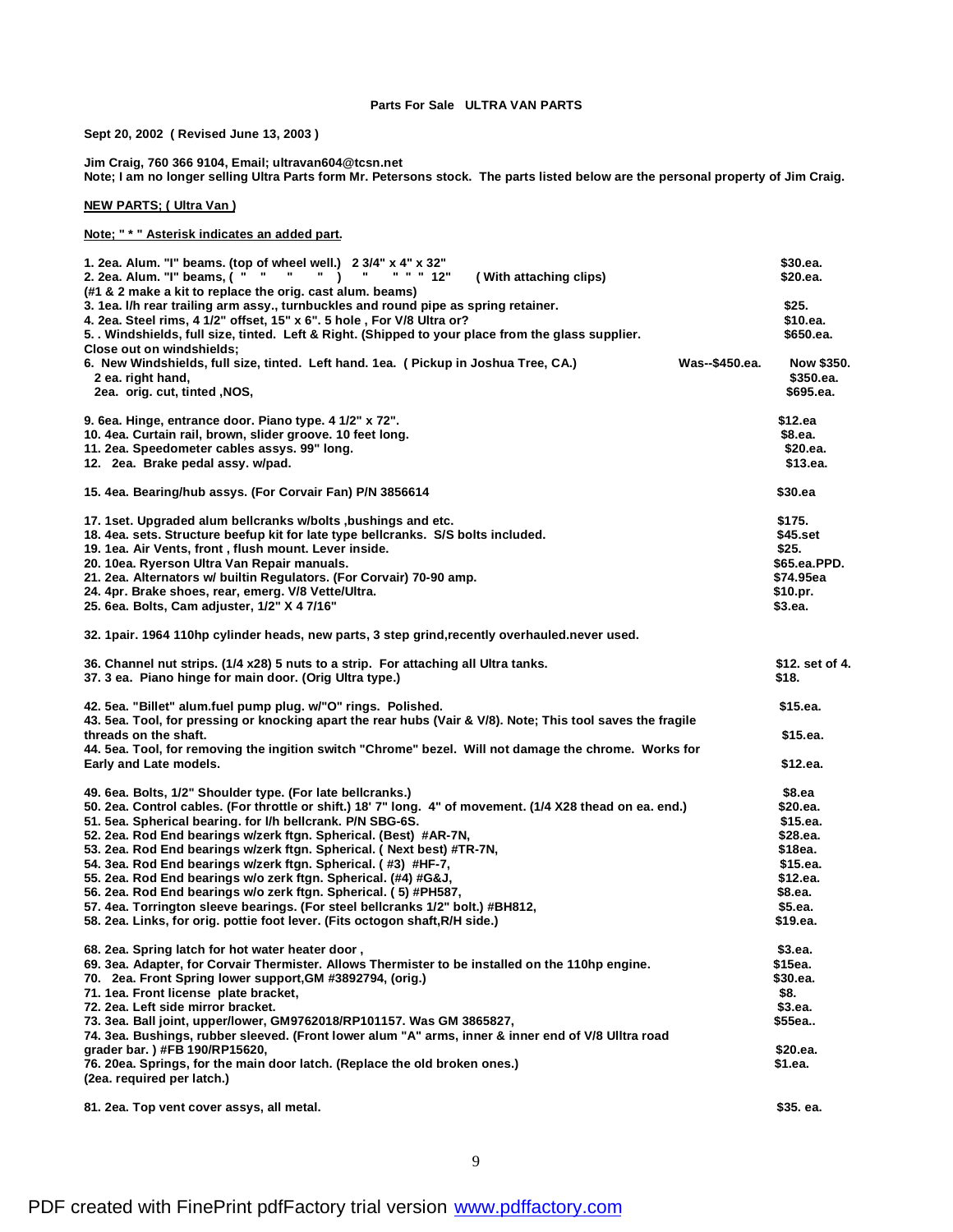## **Tech Tips**

**Tech Tip #1 Jim Isbell Coach #257**

If you plan to use a late Corvair master cylinder to convert your UltraVan to a dual circuit brake **system, something you absolutely should do if you value your coach and its passengers, you will need two adapters to get the brake lines to fit the master cylinder.**

**For the front circuit you will need an EDELMANN #258302 which costs \$3.71**

**For the rear circuit you will need an EDLEMANN #258350 which costs \$3.40**

**These prices were at NAPA in Southern California last summer**

**Tech Tip #2 Jim Isbell Coach #257**

Below is a list of some of the torque settings you will want if you are working on the engine unit. These are by NO means all that you might need, but it is a list of the ones I used when overhauling **the Powerglide and replacing all the U Joints:**

**Transmission Mount .............................................. 25 foot pounds Engine Mounts ........................................................ 25 foot pounds**

**(don't forget the cotter pins on the transmission mounts !!)**

**"U" Joints ................................................................ 17 to 21 foot pounds ( I used 19 )**

**Transmission to Differential....................................30 foot pounds**

**Engine to Differential .............................................. 25 foot pounds**

**Wheel lugs (with anti seize) ..................................... 50 foot pounds**

**Wheel lugs (dry) ....................................................... 60 foot pounds**

**Spark plugs ............................................................... 20 foot pounds**

**Oil Pan ...................................................................... 100 inch pounds**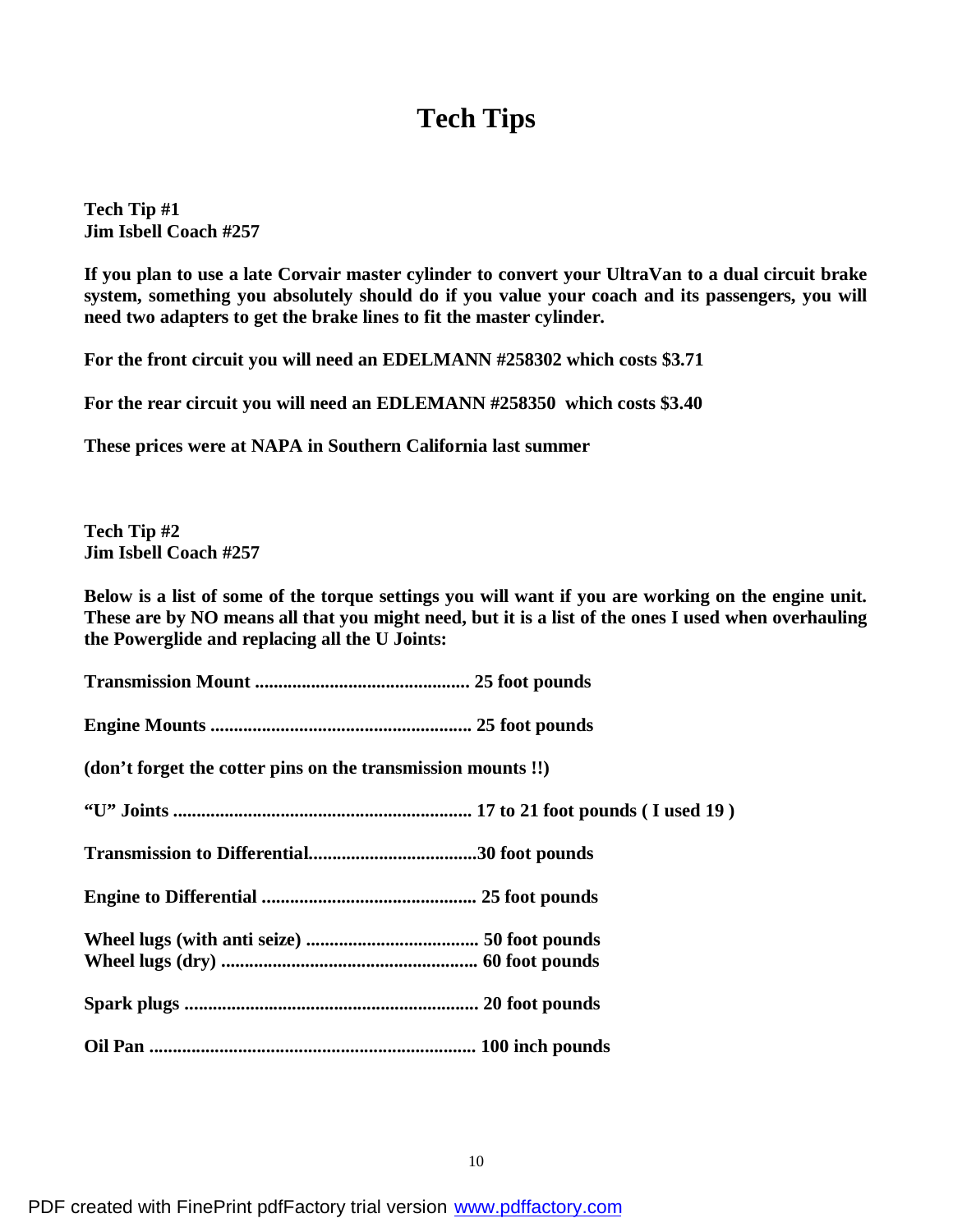





 **#544**

#### **Coaches For Sale**

**PRICE LOWERED!! UltraVan for sale: # 267** has all new plumbing, all new wiring, I have done a lot of work to it. Just got back from Arizona with it in Dec. it did great all but a flat tire on the rear. It runs great drives great But I would like to have a V8 Ultra. so I am selling it to buy one. Its been to Hannibal, its been to Newport Ind. Bass Lake Ind. Chersterton Ind. Chicago 2 times and Arizona In December 2002. I would like to have \$5,500.00 or I would be willing to trade for a V8 of equal value. John at 217-345-5559…… 12/30/2001

**UltraVan for sale: #544 1970**, mileage is 25K, vdrive, with a turbo 3 spd. auto transmission. It has a 350 V8 in it, and a corvette rear-end, w/ 68 corvette ralley wheels, w/ new radials. The body is straight, interior is original, and ok shape for being 30+ years old. Pictures encl. (Everything in the van is original. However, the rear "hatch" type door latch is broken, although handle is in place. Missing spare tire on front. As with other vans this age, the original paint is dry "crackling" in spots, and there is pitting in the area behind the tires, not rusted out, but it is spotting) Asking \$4,000 For more exterior or interior pictures, email me, and I will send the two zip files I have. Yahoo wouldn't let me send them all at this time. For other information, or to see the van, please call Steve at 253.862.3959 home or 253.740.0248 mobile.(Van is parked in Kent, 16 mi. south of Seattle.) Email at 12/30/2001

#### **Engine For Sale**

**FACTORY ORIG. , NOS 110hp** engine, p.n 3918793. code XXZ. Still in orig. crate. Can be installed in any UltraVan, (Corvair powered.), Corvair car or Forward control vehicle. \$3995. Firm, Plus shippiong. Can also provide it as a complete engine ready to install and run, built up to your application or as follows; Correct shrouding, carbs,.dist, alternator, , bellhousing (for auto or manual.) carb linkage,fuel lines, all to show condition. In addition all orig. seals  $\&$  gaskets will be replaced. Engine will be run, adjust valve lifters, timing,  $\&$  sync. carbs. This will allow you to install it and drive away. \$5495. Plus shipping. Jim Craig, 760 366 9104 or 12/30/2001

### **Coaches Wanted**

**Bring out your dead!** I'd like to find an UltraVan that needs a caring home. Non-running would be fine as I'm interested in alternative power plants. Will consider all options. I would prefer it be in the Western States as I'm in Colorado. Hoping to find something for under \$3,000. Thanks for any leads or consideration. Peter Crowl 12/30/2001 or Phone: 303 730 7771